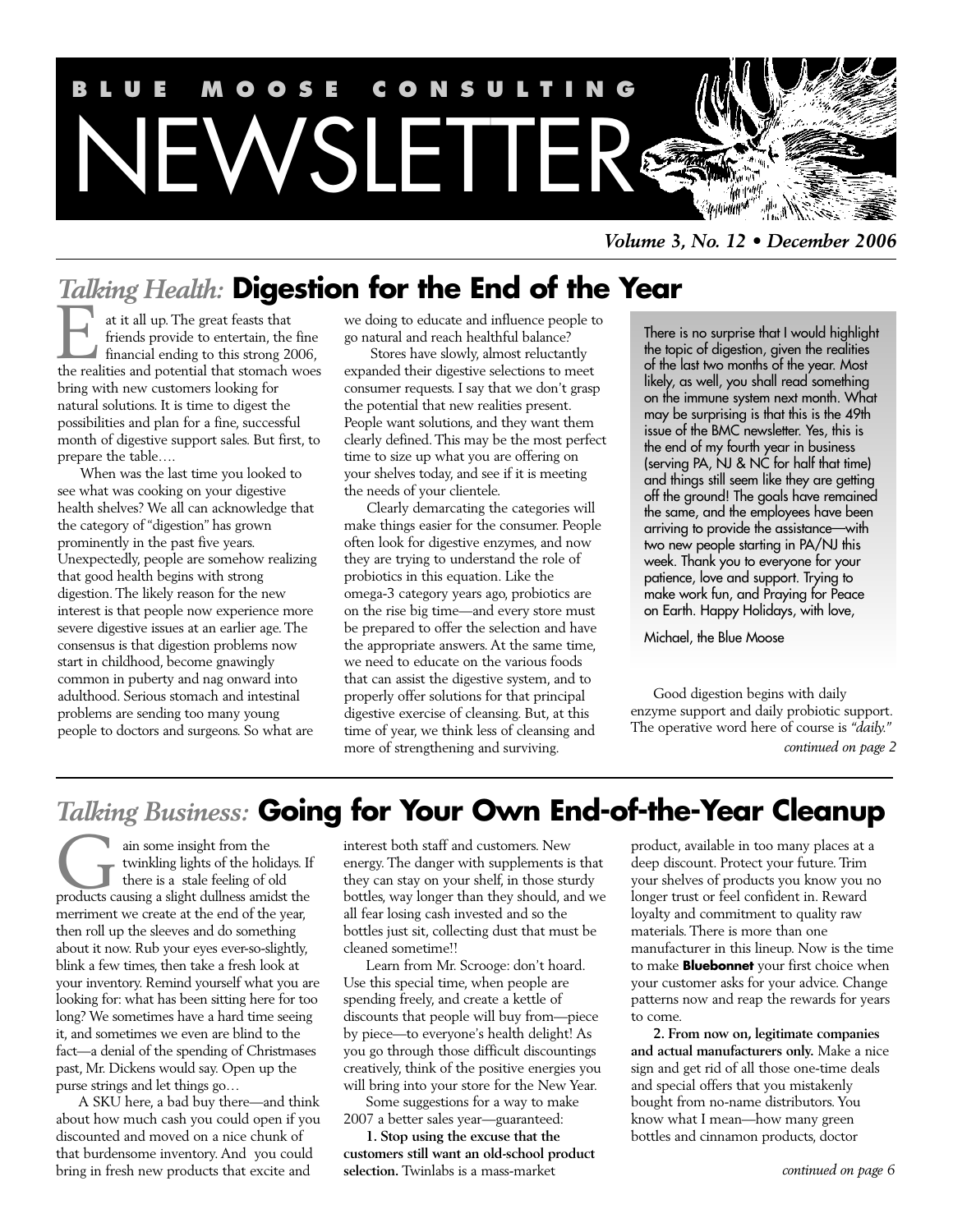# **Digestion for the End of the Year**

*continued from page 1*

Aloefife. Herbal Aloc **tional Dictory Suppler** 

Are you promoting this concept in your conversations with customers?

Enzymes perform several important roles—breaking down the foods that we do not chew properly and helping to maximize the absorption of their life-giving nutrients. Enzymes with the biggest meal or enzymes twice a day, and for those with specific needs—enzymes with every meal. Remember, we have to *break down* to utilize, and we need to digest to absorb. It is becoming clear, as well, that enzymes help perform many other functions and can be used for allergies and cleansing of metabolic waste in the body. Bluebonnet uses the enzymes manufactured by National Enzyme Company, the oldest enzyme manufacturer in America. To learn more about the vegetarian enzymes that Bluebonnet uses, go to the fun educational website NEC uses and learn more: www.enzymeuniversity.com. At

Enzyme University (EU), you will learn scientific facts about the present state of enzyme nutrition.

> And of course, **Bluebonnet's**

enzymes do this in a Vcap, in a glass bottle, Herbal Aloc with an allegiance to only selling to health food stores, and at a price that will make most

consumers willing to experiment with the healing potential of enzyme nutrition. Expand your enzyme selection with Bluebonnet's *Optimum Enzymes,* Vegetarian *Power-Zymes, Dairy Zymes*. And, Bluebonnet's *Super Bromelain 500* and *Betaine HCL Plus Pepsin* provide excellent prices for trustworthy quality. Can you explain the benefits of each of these beneficial enzyme products to your customers?

After enzymes, confidently recommend herbal digestive support for everyone to balance and strengthen digestive systems. The best choice is the versatile nutritional powerhouse aloe vera. If, unlike other stores in your region, you have not been recommending Aloe Life International's organic whole leaf aloe juice concentrate, then you almost certainly have not seen the tremendous growth in aloe sales, and you are missing out.

**Aloe Life** provides a *therapeutic* aloe vera unlike any other product on the market. A properly handled aloe effectively stimulates bile and hydrochloric acid, aiding in the absorption of fats and minerals. Aloe does what no enzyme can do in assisting mineral absorption, so it is a perfect pair to any digestive protocol. HCL supplementation is an essential to everyone as we age: an aloe does so much more.

Aloe Life offers many ways to get the 200 nutrients their product offers. The **Aloe Gold** is perfect for purists, and the *Orange Papaya* and *Cherry Berry* flavors mask (for the bitter-taste challenged) the potent power that this concentrate provides. Highlight aloe in December and see aloe sales rise now, and stay high through 2007. Aloe sales should be a natural, and if they are not—then now is the time to change that scenario.

# **ANOTHER REASON TO JOIN THE NATURAL PRODUCTS ASSOCIATION**

The NNFA East is now *Natural Products Association–East*.

We also have a new president, Andy Fox. Andy is a retail member and President of N.E.E.D.S. Inc. of East Syracuse, New York. And the Natural Products Association East now has a new Executive Director, Paul Kushner. Paul will be based out of Marlton New Jersey. The East region of the Natural Products Association has made historic advancements in the past year, and has great plans to be more active and forceful in supporting members and addressing advocacy concerns in the 12 state region it serves (Delaware, New Jersey, Pennsylvania, Virginia and the District of Columbia, Connecticut, Maine, Massachusetts, New Hampshire, New York, Rhode Island, Vermont).\*

This evolution from NNFA East to Natural Products Association East has been historical and has led to historical membership. Now is the time for you to make history and join your colleagues in working together for the survival and advancement of our natural foods movement. Find out how to join today, and sign up at www.nnfaeast.org

\* North Carolina and South Carolina are part of the Natural Products Association's South region available at www.nnfase.org.

### **TIP OF THE MONTH**

Stores with the best bodycare sales understand two basic truths: (1) people will buy a product that they can sample with such a high degree of consistency that it is worth it to demo products; (2) the cost of investing in some passive demos—or having an excited employee assisting in the testing process—more than pays for the investment of time, energy and product if the trials are timed well and done consistently.

# **MARKETING IDEAS Marketing idea of the year!?**

Herb Pharm employee (and fellow broker of Bluebonnet, Aloe Life, Perfect Organics and Hair Doc) George Lake created the smartest marketing idea of any manufacturer last year when he suggested the creation of the small 4 SKU wooden display racks. Sporting the venerable Herb Pharm name, these attractive displays have worked to highlight themed groupings of Herb Pharm single herbs and herbal compounds and have assisted in bringing new life into the extract category. Now, you can cross-merchandise the very effective liquids in sections where they stand out and grab customer's attention. Imagine a wood mini-rack in your immune system section, women's health section, sport's nutrition, liver & detox, skin care, joint care, men's health, headache relief and more.

Herb Pharm's compounds are their best contribution to health, and these racks make them sell!

Aloe Life also offers the strongest products on the market for stomach support and detoxifying capabilities. Start the month with the stomach support—an exceptional pre-meal aperitif—and end the month with the promising daily cleansing that the detox formula provides. As you recommend this superior product with confidence, you will be amazed by many applications an ounce of aloe offers to everyone in your store.

Next to those big aloe bottles, learn the application of the smaller but equally effective **Herb Pharm** extracts, for these products can provide quick, complete focused results when speed of recovery is essential. Gas or nausea—nothing is quicker than **Lavender Spirits Compound. Neutralizing Cordial** is a broad-spectrum

*continued on page 7*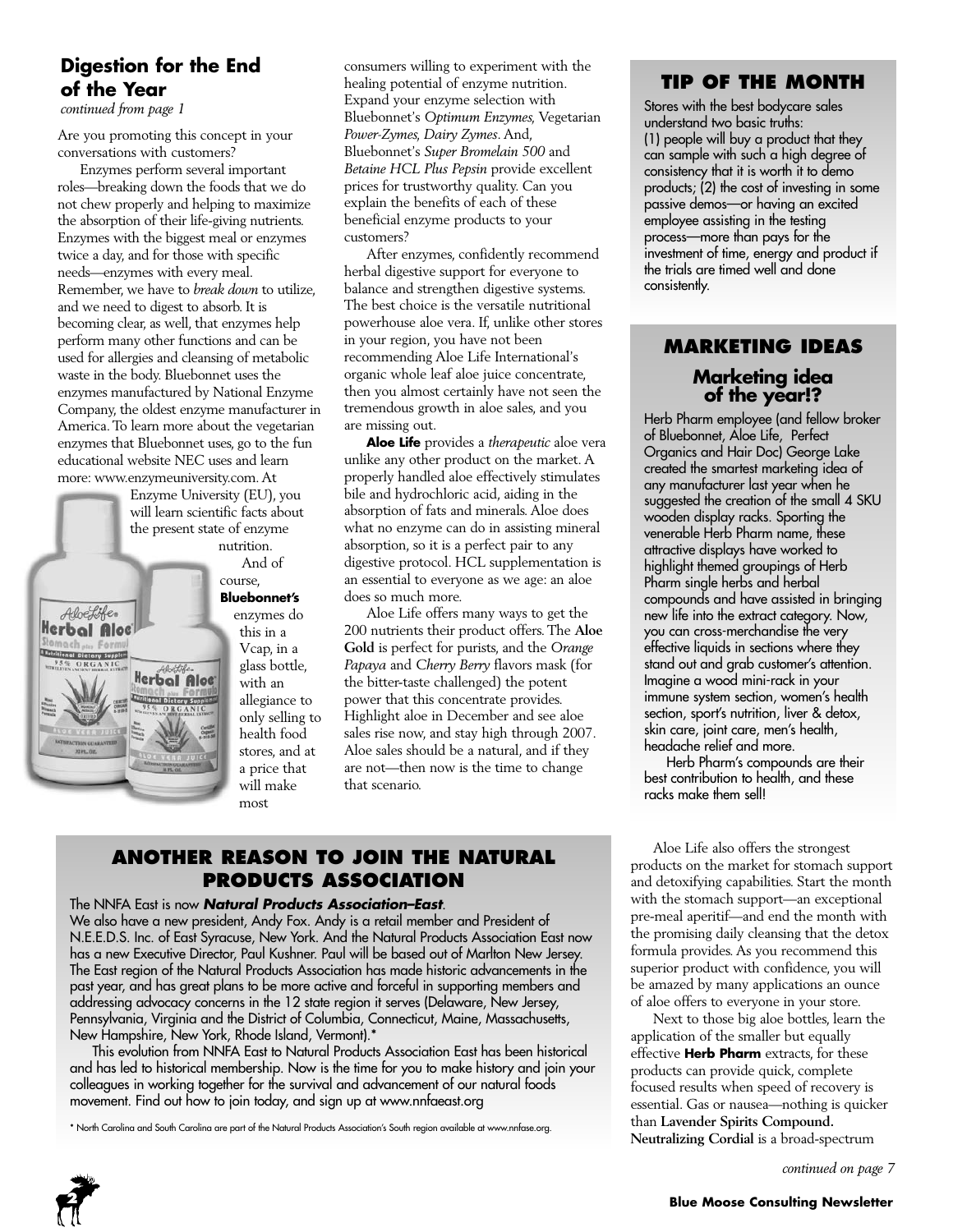

# **December Monthly Promo 15% OFF**

Children's Echinacea glycerite Echinacea glycerite Echinacea liquid extract Good Mood Tonic Holy Basil liquid extract Mullein Garlic Compound Nervous System Tonic Pharma Kava liquid extract / and Six Pack Relaxing Sleep Tonic Rhodiola liquid extract St. John's Wort liquid extract

*No minimums, prices apply to all sizes* 

### **The online educational program is now ready to be used: get your entire staff educated NOW!!** *ask your BMC rep for details*

*Note:* Kava is very available at Herb Pharm highlight America's best selling, BEST kava with Herb Pharm's *Pharma Kava*. Kava will not be on sale anytime again soon…Buy now!

Not represented by BMC in NJ



# **Finally—Ubiquinol is here.**

Bluebonnet introduces the first BioActive ™ Ubiqionol CoQ10.

A step above all previous ubiquinone products, ubiquinol will redefine the therapeutic applications of CoQ10. Start with the best with industry leader, Bluebonnet Nutrition.

### **Bluebonnet Nutrition Corporation** *Nutrition to the 5th Power*

- Powered by Nature Powered by Science<br>• Powered by Quality Powered by Truth
- Powered by Quality
- Powered by Knowledge

Go to SOHO or ask about the information shared by author and nutritionist Carl Germano on the topics of prenatal health and nutritional advancements for the babyboomers. Seminal information on cutting-edge, scientific and responsible nutrition. The SOHO keynote breakfast topic: Breakthrough Nutrition from baby to baby boomer. Sponsored by Manufacturer of the Year, Bluebonnet Nutrition.

*Highlighting their latest innovative product, the*  **Early Promise Prenatal™ TriPlex Care System**



# **NORDIC NATURALS**

Another new Product: finally another 16 oz option to our best-seller, Orange Cod 16 oz

**Arctic Cod Liver Oil now in Strawberry Flavor** 16 ounce, 1 tsp/serving

Item # RUS-56782 UPC: 7 68990 56782 7 Retail \$39.95, Wholesale \$23.97

### **Happy Holidays! Choose Your Discount!** Choose up to 3 SKUs at **15% OFF!** Sale good thru Dec 23

*Note that Nordic will have a slight increase on some products in January. Buy smart now, and use this special deal to promote your best-sellers.*

### **Ideas:**

- DHA caps; Omega-3 liquid; Arctic Cod liver oil with Vitamin D (lemon)
- Omega 3 120s; Ultimate Omega 120s; Complete Omega 120s
- EPA caps; EPAXtra caps and Heart Synergy
- Omega 3 60s; Complete Omega 60s; Ultimate Omega 60s • Childrens' DHA liquid 8 oz; Children's DHA 180 caps; Nordic Berries

Not represented by BMC in NJ and parts of PA Not represented by BMC in NC, WV Not represented by BMC in NC, WV

# NEWION<br>homeopathics

Always safe, always effective.

# **Amazing Line drive 15% LINE DRIVE thru Dec 31!!**

Includes all **Newton for Pets liquids**

### and all **Nothing but Natural for Kids liquids and pellets**

Newton Homeopathic complexes are the simplest way to care for your health. Newton makes easy-to-use formulas, promoting health and wellness for the entire family, pets included. Our remedies are safe, effective, have no side effects, and are economical too.

Did you know that a dose of Newton's is 3 to 6 drops while most of the competition offers products deemed effective at 15 drops or more? Newton is economically effective too!!

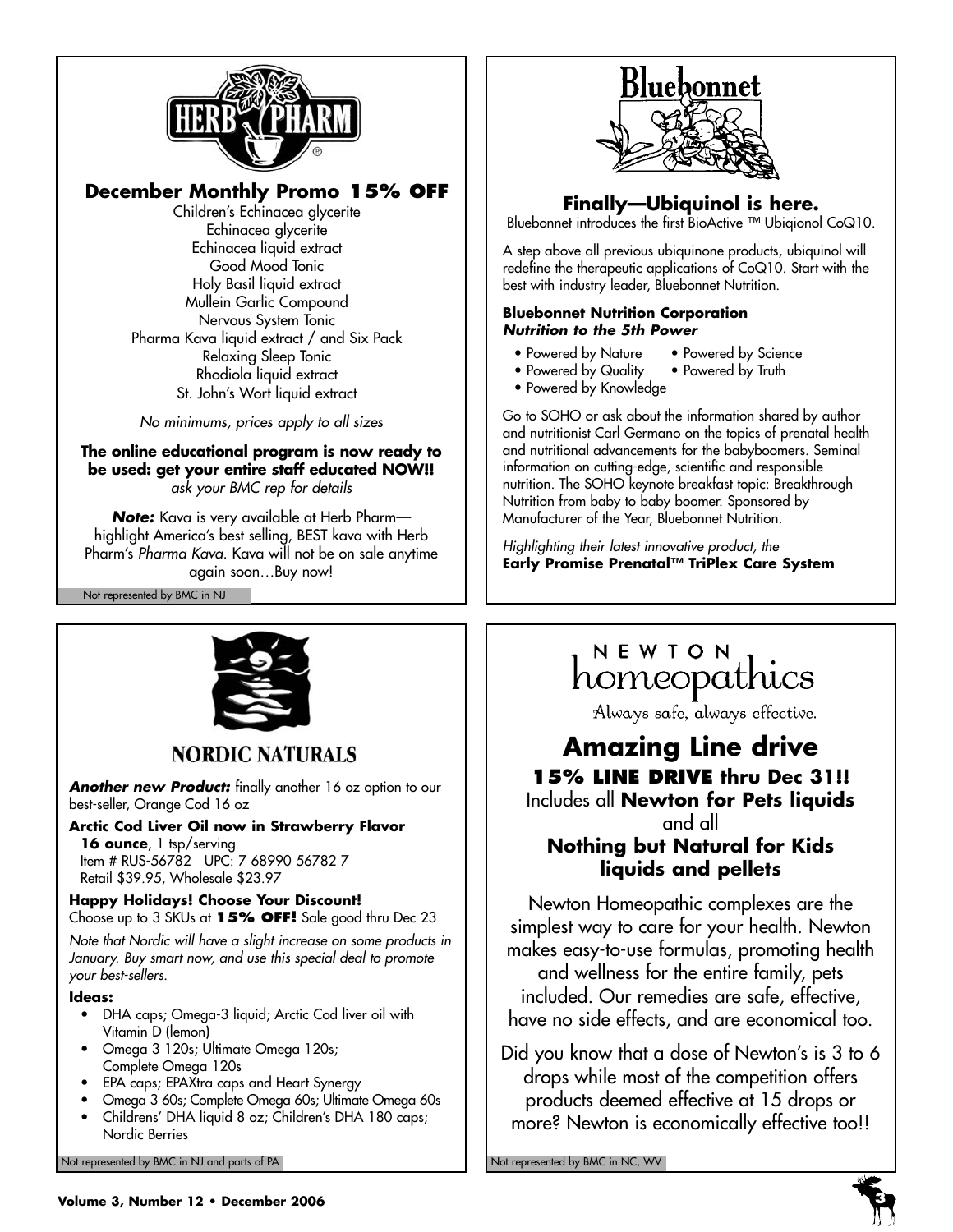

*The Essence of Well-Being®*

### **Order early for these great gift ideas.**

December is the best time of year to highlight AromaLand's:

- Gifts that bring health
- Aroma Disks
- Aroma Rings
- Spirit Diffusers
- Aromatherapy Candle Diffusers
- **Electric Diffusers**
- Candles

### *Aromatherapy Sampler Paks*—a great way to start

*Blessed is the store that does not settle for cheap and flat essential oils!!!*

*AromaLand—eclectic, affordable, effective with a large selection of organic.*

*Create an essential oil section that is meaningful this year!!*



*News alert:* **Cold & Flu Season is here and stronger than the last two years.**

Prepare your community. Educate on the uses of Sovereign Silver

### **Sovereign Silver is the go-to product for winter.**

*"More stores are endcapping Sovereign Silver in December than I have ever seen. They are taking advantage of the deep discounts and buying wisely to promote this one-of-a-kind product. Sovereign Silver is a product I thoroughly believe in"*

—Michael Hennessey, Blue Moose

Ask for copies for distribution in your store of a great article on the use of **Silver and Conjunctivitis**. "We haven't seen any product more able than Sovereign Silver when it comes to its healing or antiinfective properties." Silver Hydrosol—the Crystal Clear Solution for Conjunctivitis

*—The Doctor's Prescription for Healthy Living*, November 2006. Pgs 36-37.

Not represented by BMC in NC, SC, NJ, eastern PA



### **SOHO Show special: 10% OFF from December 1-15**

*Applies to phone orders as well*

- World's best-selling Probiotic **Supplement**
- 12 powerful strains of Lactic Acid Bacteria
- Unique TH10 strain effective during in vitro and in vivo studies
- University-based scientific research
- Natural temperature fermentation process
- Adherence to gut tract guaranteed
- Vegetarian ingredients in an enteric coated soft capsule
- Blends 21st century technology with ancient Japanese fermentation skills
- The only product with Probiotic, Prebiotic & Biogenically active ingredients



**Finest Quality Hair, Body and**<br> **Finest Quality Hair, Body and**<br> **Finest Quality Hair, Body and**<br> **SURYA** *SWARYA Skincare Accessories*<br> **Thanks to everyone holiday rush??** Carry a pouch of Juvo for an instant health meal

### **Floor Display Set Special!**

Buy 6 boxes of Juvo (1 case) in December and receive FREE

- 6 shaker cups
- 20 Juvo brochures
- Free UPS ground shipping
- Free floor display!

Not represented by BMC in PA, NJ



### **20% OFF direct orders of Zero Zitz!® Moisture Marvel Kreamy Kleanzer**

The Magic of Well-in-Hand's Zero Zitz in a pure castile face & body wash. So sensuously Kreamy you'll want to take your shower three times.

Moisture Marvel is perfect for dry skin, and includes lavender flower, hemp & myrrh. 6 FL OZ

Certified vegan. Member CCIC: The Coalition for Consumer Information on Cosmetics laepingbunny.orgCERTIFIED (



# **December promotion 20% OFF items in the Color Fixation line**

*Direct orders only* 

**The Color Fixation line** is the smart way to keep colors in your hair after a henna treatment or after using our semi-permanent hair coloring. The restorative shampoo and conditioner are recommended for everyday use; the leave-in cream conditioner performs deeper conditioning; the restorative mask provides intensive treatment; and the single application treatment acts intensively on the hair strands, closes the cuticles, and restores and protects.

Not represented by BMC in NC, SC



# *Thanks to everyone for this best year of hair care sales.*

Hair Doc provides the best in combs, brushes, bodycare, loofahs and bath tools, tooth brushes and shaving gear… And many stores made the wise move to increase or create this new section this year…And they are profiting.

# **To a bigger and better hair care year in 2007!!**

Not represented by BMC in NC, NJ, PA Many thanks, from the people at Hair Doc

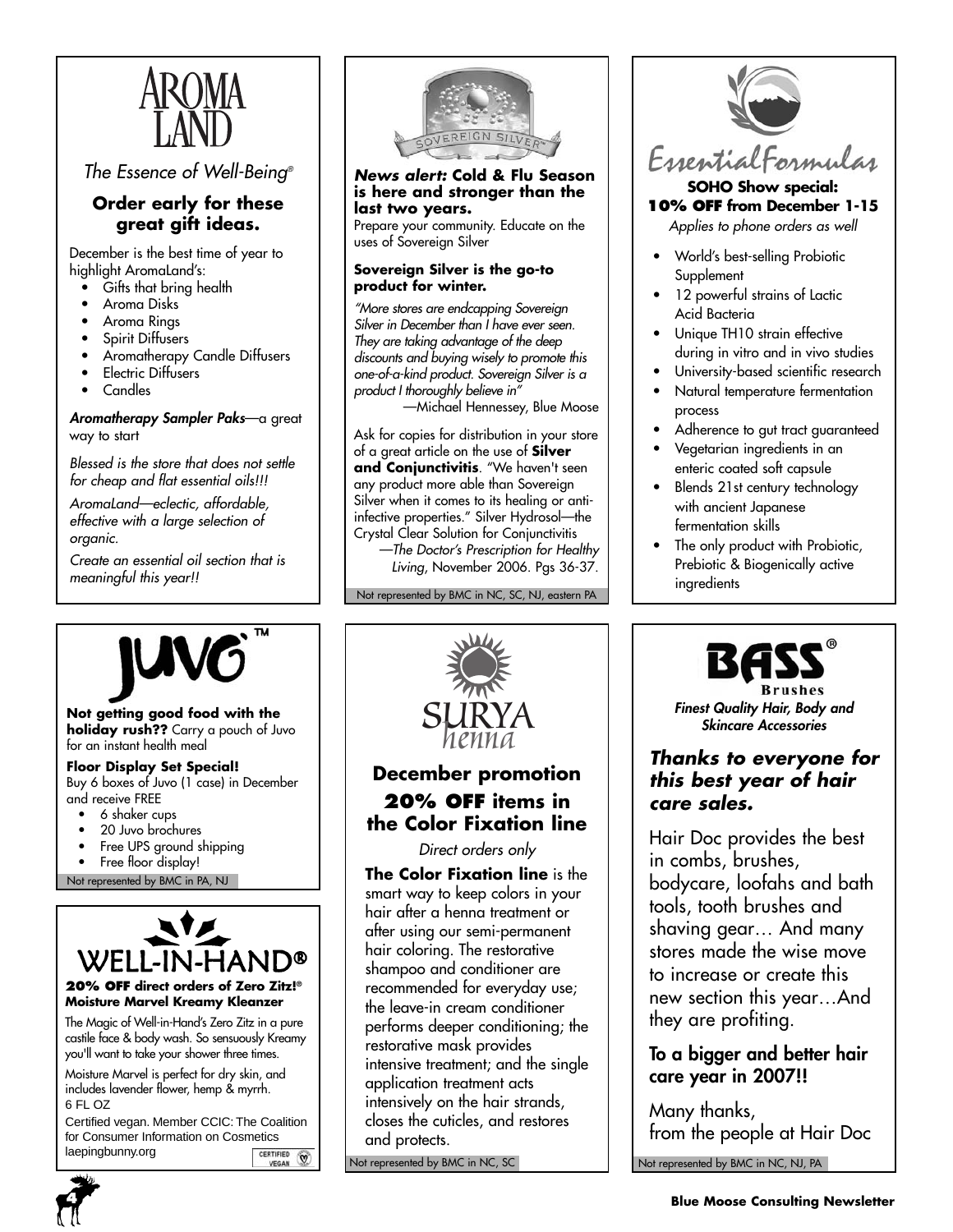

### HERBAL HEALTHCARE **"EDGE TRIMMER"—Weight Control for the Holidays!**

**Himalaya Herbal Healthcare Formulas** • LeanCare® • LiverCare® • StressCare® Buy 15 Products - 7% off Buy 25 Products - 15% Buy 50 Products - 25% Buy 100 Products - 30%

### **Himalaya Pure Herbs—Single Herbs**

• Garcinia • Gymnema • Bitter Melon Buy 15 Products - 3% off Buy 25 Products - 5% Buy 50 Products - 10% Buy 100 Products - 17%

#### **Same topic and products for the Dec Phone training**

Wed Dec 27 and Thu Dec 28 ALL CALLS, ALL SESSIONS HELD AT: Eastern Time: 11AM, 3 PM, 5PM, & 7PM Identical Half-Hour Sessions Ask BMC rep for toll free number and access code

Not represented by BMC in PA, NJ



With the realities of today's environment and our stressed immune systems, Beta Glucan products are becoming more and more sought-after as a viable, effective and safe option for overall health and balance.

Life Source Basics has the patents on beta glucans manufacture, and the newly understood "mechanism of actions" of this natural substance. Doesn't it make sense that you carry the best—Life Source Basics?

### **Opening Order Discounts range from 20 TO 25%**

*Ask your BMC rep for details.*

"Since I started representing Life Source Basics, their beta glucans product is the only product that I have taken every day. Beta Glucan will become a daily essential for everyone concerned with their immune health in the decade to come. Beta glucan, like polysaccharides and probiotics, are the future of natural immune system health."

—Michael Hennessey, Blue Moose



**Health Education & Health Products & Aloe Vera** 

Aloe Life thanks everyone who made them the fastest growing and most profitable aloe company in the mid-Atlantic this past year. The magic of aloe and its healing energies are doing good for many, thanks to the efforts and education of all the good-spirited people who are reading this and are now Aloe Life supporters. Peace and blessings to all who work for health.

*—the Aloe Life team*

### **Aloe and the Holidays**

- perfect for those big meals
- perfect for that taxed immune system
- perfect for those extra hours spent indoors
- perfect for daily health; just one ounce a day
- perfect as a healthful gift for your many loved ones who need aloe now
- Aloe Life's whole leaf organic aloe juice concentrate—perfect aloe for health!!!

# OLBAS **Olbas season: get creative**

# *This month's direct sales*

**1. Olbas Samplers Kits are great for sampling** reg. wholesale \$19.77— **20% OFF!** Now \$15.82 ea.

**2. Relax with a cup of Olbas tea after hectic holiday shopping** reg wholesale \$8.37 – **20% OFF** now \$6.70 a can

### **3. Olbas Inhalers—the perfect stocking stuffers**  12 for  $$32.08 - by$  the register, and every endcap!!

These deals are direct only and must announce special BMC deal at time of order

# **MushroomScience**®

# **Cordyceps is the present every athlete will love!!!**

*December sale* **Cordyceps 20% OFF in 3s 25% OFF in 6s**

Mushroom Science's Cordyceps Cs-4 is a cultivated mushroom strain, using a hot water/ethanol extract providing all the active constituents that makes Cordyceps a most highly prized medicinal mushroom. A hot water extract of the Cs-4 strain of Cordyceps is the strain that all the primary published research is based upon, and this is the strain that Mushroom Science provides in its product that guarantees a 16% beta glucan (polysaccharide), 7% cordycepic acid and a 2% Adenosine ratio that no other American mushroom manufacturer can provide.

*Mushroom Science—Guaranteed Potency. Research Validated.*

# **PERFECT® ORGANICS**

*The Time of Year for Big Changes in your Bodycare section* **Perfect Organics NEW Lip & Cheek Shimmers**

Introducing the world's first Organic, Vegan Lip & Cheek Shimmers. Made with certified organic ingredients, Perfect Organics' Lip and Cheek Shimmers are available in 7 stunning shades with nature's most generous ingredients including: organic argan oil, organic shea butter, organic macadamia nut oil, and organic aloe vera. Naturally scented, Perfect Organics' Lip and Cheek Shimmers are super smooth with amazingly glossy color that gives an instant glow for both lips and cheeks. (.15 oz./tube)

# **Seven shades for seven cities on this**

**earth's seven continents DC**—Inspired Earth Goddess Brown **Tokyo**—Night's Sky Pink Dazzle **London**—Shimmery Golden Burgundy **Cairo**—Sunkissed Spring Rose **Faz**—Touch of Peace Shimmer **Santiago**—Sun-baked Bronze Glitter **Sydney**—Soft Sparkling Swirl of Lilac

**20% OFF the beautiful environmentally-friendly display** Holiday gift buying is the perfect time for this new beautiful display!! VEGAN



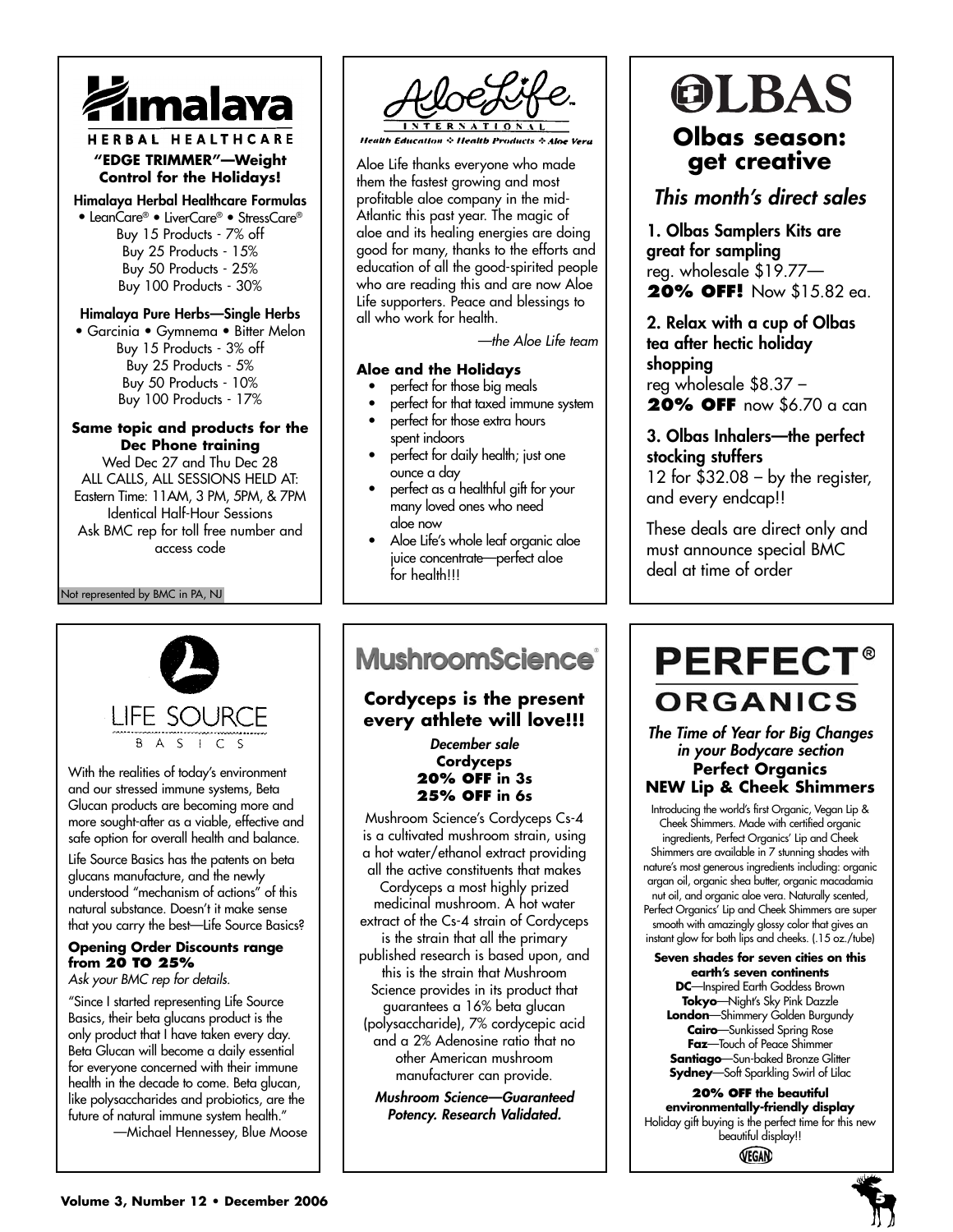# **Going for Your Own End-ofthe-Year Cleanup**

*continued from page 1*

blends and special formulas are you gonna allow to haunt your shelves again this year. Deep discounting out the door and, "never more".

**3. Make smart fish choices.** How is it that everyone has become a fisherman all of a sudden? The world may be mostly water, but leave your fish sales to a manufacturer who is the industry leader—not someone with a dear-diary entry about they always wanted to be a fisherman. **Nordic Naturals** has no competition—but for variety, Bluebonnet's glass bottle EPAX products sure do seem like friendly competition!! Get rid of those poseurs and keep your customer's trust: cheap fish oil is just that!

**4. Pretty packaging does not a great bodycare product make.** Read labels because your customers are—more and more. And pay attention beyond the top two ingredients—those other eighteen ingredients are important too…out with the last year's duds, and bring in the new dudes—the people at **Perfect Organics**. Organic products are super hot so take the challenge—and they are a local company too! Remember your beliefs and spiff up your bodycare section once again.

**5. Time to sell some real herbal products.** Liquid herb extracts are back in the mid-Atlantic, and **Herb Pharm** continues to be #1. In this echinacea season, think the best echinacea, adorned with the excellent complements of astragalus and elderberry and olive leaf and oregano spirits—all available to the smart buyer at 25% off. Ask your BMC rep how. As importantly, clean out those old faded

# **A STORY FOR THE HOLIDAYS**

This industry is filled with good-hearted people, and we should always give thanks. In 2006, one story stood out for me. I got a call at 8:05 one morning from Joyce Barrows, CFO of Bluebonnet Nutrition and Mom to the three sons of the Barrows family that make up Bluebonnet.

*"Michael,"* she began gratiously as her first task of the day (7 AM there), *"did you receive your June check??"* She noted that I had cashed my July check but that my June check remained uncashed. Later, I found that the check was mistakenly put back in the envelope: a nice chunk of change I needed to fuel BMC that I had misplaced. My error could have caused a paperwork nightmare. But Joyce was going the extra step in her job.

Here was the Chief Financial Officer of a major supplement manufacturer taking the time to call one of her employees first thing in the morning to make sure that things were OK in my life and that I was taking care of my business. Loving, caring extra effort that impressed me; and one of the reasons I love and admire the ownership at Bluebonnnet for how they care for their employees and live the lifestyle we all profess. You won't hear that story replicated every day!!

Remember that the next time you decide which companies you want to put your good name behind!!

Thank you Joyce and Happy Holiday and blessings to you and your family this year. Merry Christmas to you.

Michael Hennessey

bottles of the competition, and start afresh with the best.

**6. Recommit (or finally commit) to homeopathy.** Imagine a tight, clean and prosperous shelf that has a beautiful arrangement of Herb Pharm liquid herbal extracts next to a dynamic and very effective selection of **Newton Homeopathics** liquid compounds. Invest in a company that supports you with education (one reason homeopathy is an afterthought in some stores is the lack of training and educational support). Why keep buying products sold in pharmacies from distributors who sell far outside our market? Newton's is clinical homeopathy at its most effective best. Believe in homeopathy.

**7. Never stock or sell any other silver product again.** There is only ONE silver hydrosol, and only one silver that you

# **IMPORTANT ACTION NEEDED**

As everyone knows, Congress will be changing its majority status in 2007. That means new committee chairs and new agendas. Bypassing the issues of whether this is good or bad, it is obvious that the perspective of the lawmakers will be different. Without comment on the differences between Democrat and Republicans ( I could insert a few jokes here), it has generally been understood that the free market capitalist republicans were willing to let our industry police itself, while the consumer-protective democrats have often been the party more interested in regulation of the nutritional supplement industry.

Now is the time to make a statement and be proactive. Not many new congress-people get letters of congratulations and welcome from their constituents. Prepare an informative letter now to introduce your issue to the new staffs. Tell them that you welcome them and will be watching, and that health care freedom and the agenda of the Natural Products Association is your # 1 concern. Tell them that you expect them to represent you and your business. This letter (coupled with your participation in the Natural Products Association's yearly Lobby Day this March 27th 2007) can do more to influence your livelihood than any bad press or insider lobbyist luncheons.

Act now, write a letter when the mind is fresh and the agenda open: natural foods is a way of life that must be protected.



**Juvo** "I found Juvo at a wholefoods store in W. Hollywood about one month ago. Over the past ten or more years I have tried dozens of different vitamin products; protein shakes and combinations of diets.

The person displaying Juvo was very informed and the "raw food" aspect really intrigued me since I had recently started investigating raw foods. Once I tried Juvo I was hooked. The taste was pleasant, the consistency felt right and that same day or the next day I noticed a lack of my usual "snack" hunger. Juvo had left me feeling more satisfied than just ordinary meals. Now I use it everyday, without fail, and recommend it to my friends."

*— J.D. California*

should book your future on. A true silver product can do mostly everything that the competition claims on the internet, but **Sovereign Silver** is DSHEA compliant, *not* available at deep-discount on the internet, #1 in sales by every measure and a product that will amaze you when you understand its applications correctly. There is no need for sloppily made competitors, especially those improperly packaged in plastic. Keep your inventory manageable with Sovereign Silver as your only silver in 2007.

Seven lucky suggestions for you to make your business better in 2007. Out with the old and in with the new. Good luck with your positive cleanup, and be as creative with your New Year replacements. ❂

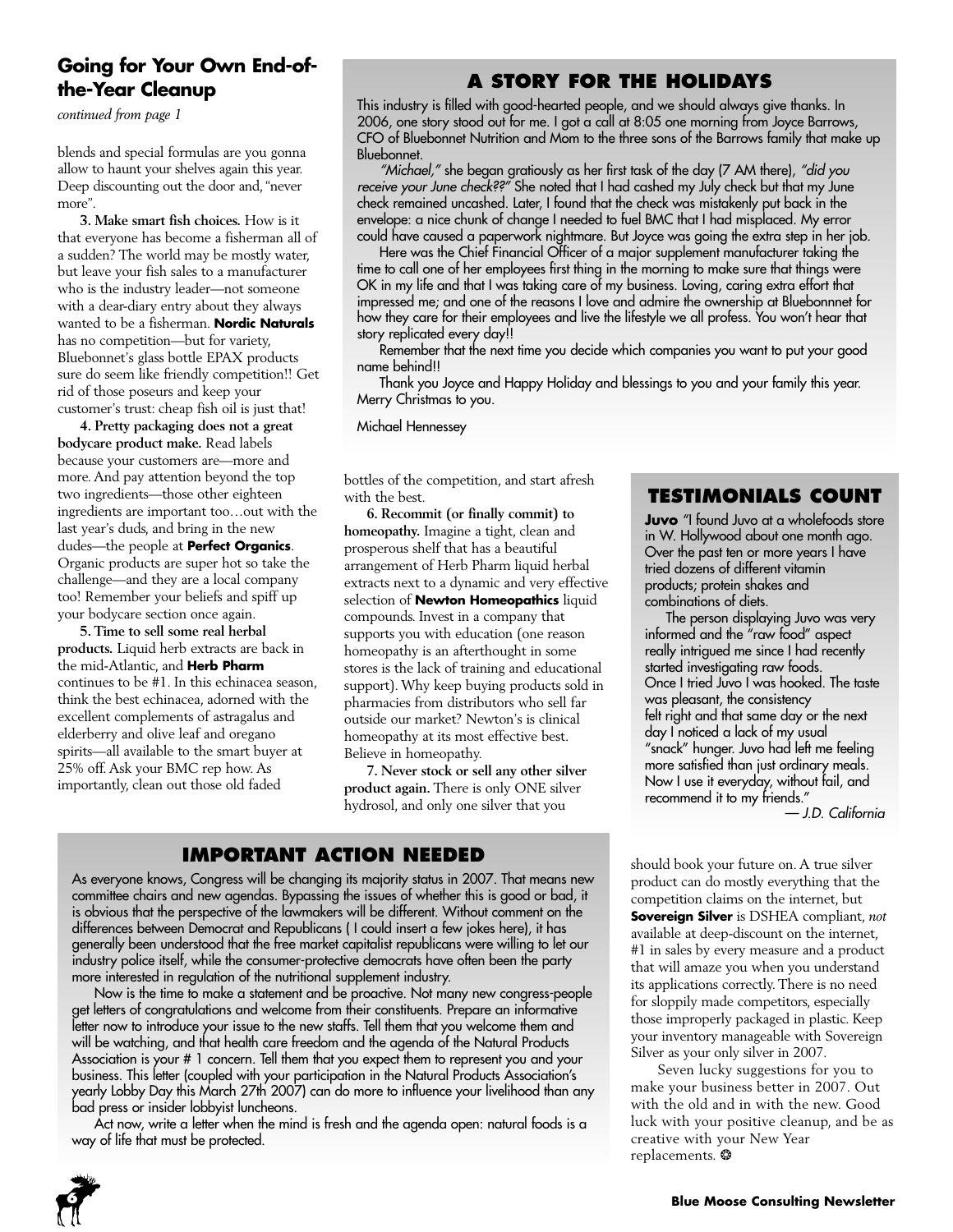# **Digestion for the End of the Year**

*continued from page 2*

remedy for sour stomach, belching, antacid and antidiarrheal. And, as a recently rediscovered digestive champion, look at all the excellent uses of best-seller **Peppermint Spirits** on the www.HerbalEd.org website.

Herb Pharm now has these perfect 4- SKU wooden POP displays that would dignify any digestion section. To round out a digestive foursome for the holidays, add their new and popular **Healthy Cholesterol Tonic** to the set and *viola!!*—herbal support in the tummy, where people actually need it the most.

**Himalaya USA** leads the way with clinically-tested herbal formulas that work on the entire system, providing a wholistic approach to helping to correct imbalances that may be difficult to diagnose. **GastriCare** is probably a formula that you have not yet discovered as a basic and complete herbal digestive aid formula. This product provides western newcomers triphala, amalaki and more and brings an overall synergism that Ayurvedic medicine is famous for. Every digestion section deserves GastriCare.



**DiarCare** brings intestinal comfort when time is an issue. When digestive issues take center stage, customers don't want any "maybe's or should-works". They want immediate relief pronto. Likewise, occasional bowel sluggishness can really crimp a person's holiday spirit. **LaxaCare** brings time-tested, well-rounded safe herbal relief.

A product to add to this trio of herbal solutions is **Fiber Mate**, the rising star by Aloe Life. Fiber Mate, like all Himalaya's products, does not rely on harsher herbal options like senna, cascara sagrada or the overused psyllium. Fiber Mate has been

# **"WE ARE HEALTH FOOD PEOPLE" Debra Claire** *President and CEO, Perfect Organics*



Debra Claire seemed destined to start Perfect Organics. The daughter of a chemist, she was raised in an organic, green household in the San Francisco Bay Area. Debra practically grew up in labs observing natural product formulations and accompanying her mother on ingredient sourcing trips to Europe and Africa. Sustainable living combined with a deep rooted respect for natural ingredients and the environment formed the foundation for Perfect Organics. At Perfect Organics' eco-friendly headquarters in

Tyson's Corner, VA you will often hear Debra repeating her favorite mission statement…"There cannot be any long-term health or beauty without clean air, water and soil". This statement reflects the very heart and soul of Perfect Organics. "If you keep the environment in mind when producing products… from start to finish then you will end up with a more effective, more luxurious, healthier and longer lasting item… it is a win, win situation" says Claire. Since its inception in 2003 Perfect Organics has been adhering to a sound, progressive business philosophy. Debra proudly states, "our work environment and company philosophy will always consist of nurturing all living things while creating the highest quality, trendy and most effective products". Perfect Organics' new Lip and Cheek Shimmers are a perfect example of the cutting edge, luxurious quality and sustainability that Debra always strives for. The brand new Lip and Cheek shimmers are made with certified, organic ingredients, are 100% natural, and vegan. This product is sustainable luxury from start to finish…from the reclaimed wood display and the upscale metal container to the manufacturing process, everything is eco-friendly…and the product is multi-use and amazing! It is exciting to see the rapid growth of Perfect Organics and the great team of people who diligently work to support the company mission. Debra's environmental and social commitment is truly inspirational to all who meet or work with her.

# **ENDCAP IDEAS Digestive Health begins with smart choices.**

Bring good supplemental support to the eyes of the buyer with an endcap that includes:

Aloe Life aloe veras including the whole leaf aloe tablets and the Fiber Mate; Herb Pharm's Peppermint Spirits, Neutralizing Cordial, Lavender Spirits Compound, Healthy Cholesterol and Healthy Liver compounds; Himalaya USA's GastriCare, LaxaCare, and DiarCare, Triphala and Gymnema; Dr. Ohhira's *Probiotics 12* in 30 & 60 cap sizes; Bluebonnet's optimum Enzymes, Dairy Zymes and Nucleotides; Newton Homeopathic's Bowel Discomfort, Appetite Control, Constipation, Diarrhea, and Indigestion-Gas and Olbas' instant herbal tea.

# **ADVERTISING TO HELP YOU SELL**

**Nordic Naturals** "*Natural Inflammatory Agents for Pain Relief in Athletes".* Joseph Maroon, MD; Jeffery Bost, P.A.-C., *Neurosurgeon Focus* 21 (4): E11, 2006.

**Sovereign Silver** "Silver Hydrosol the Crystal Clear Solution for Conjunctivitis" *The Doctor's Prescription for Healthy Living*, November 2006. Pgs 36-37.

impressing buyers in the mid-Atlantic region for the last three years, and now it is an area best-seller. Time to expand those digestive system shelves??

Digestive support can be most dramatically effected through homeopathy. Never underestimate the responses the body will have to a homeopathic like **Newton Homeopathics' Bowel Discomfort, Diarrhea** and **Indigestion-Gas** Complexes. Acute symptoms? The best course of action may just be homeopathy; and at Newton's, Dr Luc Chaltin built all his clinically-developed formulas with the notion that's all health starts with liver health. Another common holiday complaint can be regulated safely with their **Constipation** complex. Accept the challenge to always incorporate homeopathy into every recommendation: Homeopathy works!!

Finally, and with the greatest fanfare, are you carrying the world's best-selling probiotic yet?? My one holiday confession is

*continued on page 8*